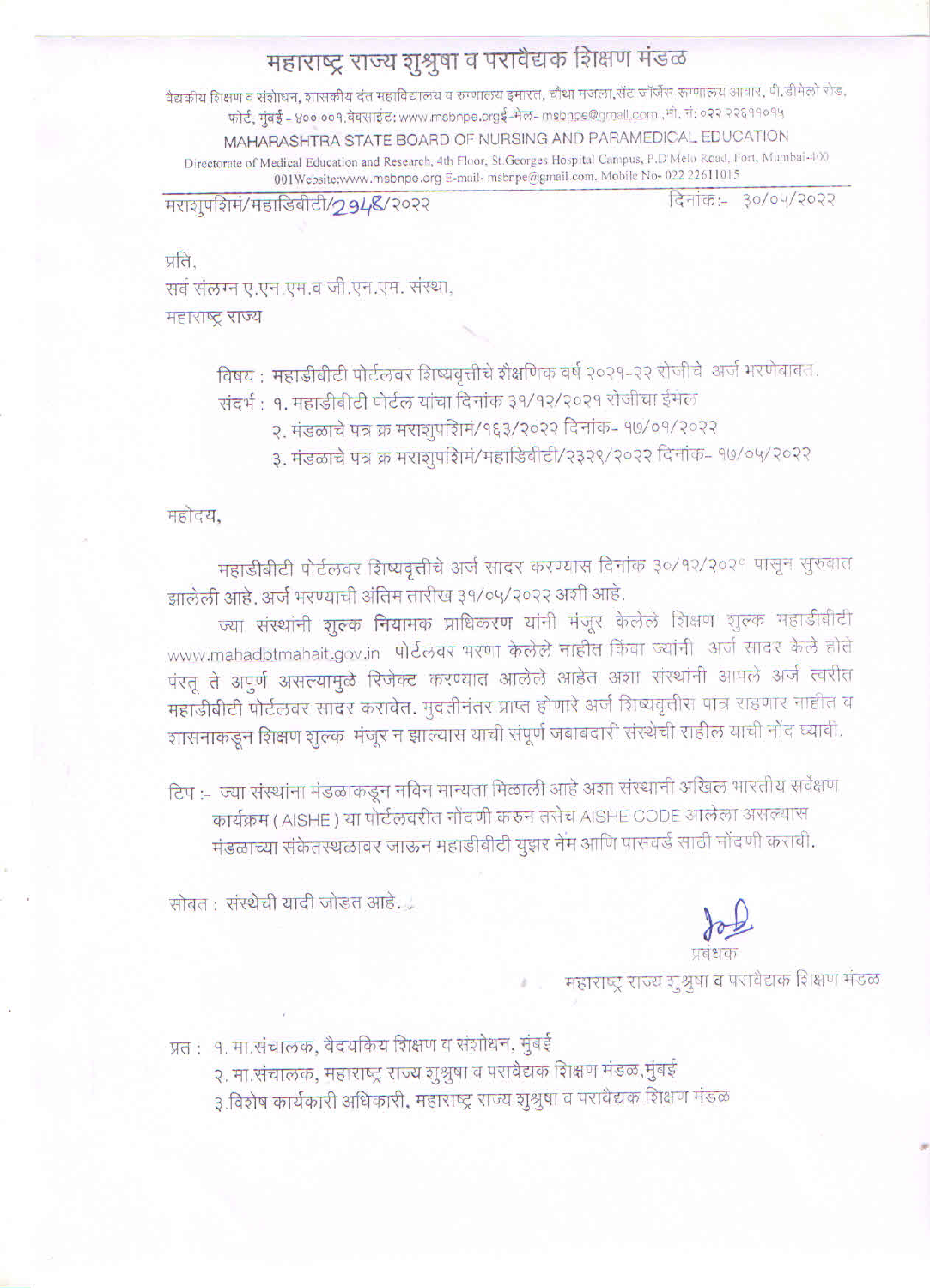| ANM            |                       |                                                     |          |
|----------------|-----------------------|-----------------------------------------------------|----------|
| Sr.No          | <b>Institute Code</b> | <b>Institute Name</b>                               | Capacity |
| 1              |                       | 16 NOOTAN SCHOOL OF NURSING, RAIGAD                 | 30       |
| $\overline{2}$ |                       | 18 S.N.D. SCHOOL OF NURSING, JES, YEOLA, NASIK      | 30       |
|                |                       |                                                     |          |
| 3              |                       | 36 IDEAL NURSING SCHOOL, KANKAVALI, SINDHUDURG      | 20       |
| $\overline{4}$ |                       | 37 VISHWASATTAYA SCHOOL OF NURSING, OZAR            | 30       |
| 5 <sup>1</sup> |                       | 38 NASHIK NURSING SCHOOL, NASHIK                    | 20       |
| 6              |                       | 47 JANASEVA FOUNDATION SCH. OF NSG, PUNE            | 30       |
|                |                       | WESTERN MAHARASHTRA SCHOOL OF NURSING, TILWANI,     |          |
| 7              |                       | 59 KOLHAPUR                                         | 20       |
| 8              |                       | 71 KRANTIAGRANI G.D.BAPU LAD SCH OF NS, SANGLI      | 20       |
| $\overline{9}$ |                       | 76 MEERA NURSING SCHOOL, SASWAD, PUNE               | 30       |
|                |                       | ISMT. INDUMATI RAMCHANDRA DESHMUKH SCHOOL OF        |          |
| 10             |                       | 84 NURSING, KHATAV, SATARA                          | 20       |
|                |                       | PHALTAN EDUCATION SOCIETY, SCHOOL OF NURSING,       |          |
| 11             |                       | 90 PHALTAN, SATARA                                  | 20       |
| 12             |                       | 129 ANURADHA NURSING SCHOOL, CHIKHALI               | 30       |
|                |                       | KALYAN INSTITUTE OF NURSING EDUCATION, RAJURA,      |          |
| 13             |                       | 130 CHANDRAPUR                                      | 30       |
|                |                       |                                                     |          |
| 14             |                       | 155 SHARDA NURSING SCHOOL, KHAPA TUMSAR, BHANDARA   | 20       |
|                |                       | LATE NARAYANDAS BHAWANGDAS CHHABADA TRAINING        |          |
| 15             |                       | 233 COLLEGE OF NURSING, SATARA                      | 20       |
| 16             |                       | 318 SHARDABAI PAWAR INSTITUTE OF NURSING, PUNE      | 40       |
|                |                       | MATOSHRI SCHOOL OF A.N.M. NURSING, EKLAHARE,        |          |
| 17             |                       | 325 NASIK                                           | 20       |
| 18             |                       | 326 BHAKTI VEDANT SCHOOL OF NURSING, AMRAVATI       | 20       |
| 19             |                       | 327 MANSI COLLEGE OF NURSING, WASHIM                | 20       |
|                |                       | MATOSHRI SCHOOL OF A.N.M. NURSING, BABULGAON,       |          |
| 20             |                       | 330 NASIK                                           | 20       |
|                |                       | MADHUKARRAO MAHAKALKAR NURSING SCHOOL,              |          |
| 21             |                       | 343 DIGHORI, NAGPUR                                 | 30       |
|                |                       | SAHAKAR MAHARSHI TATYASHEB KORE NURSING SCHOOL      |          |
| 22             |                       | 355, HATKANGALE, KOLHAPUR                           | 20       |
|                |                       |                                                     |          |
| 23             |                       | 360 NAVJEEVAN NURSING SCHOOL, CHAMORSHI, GADCHIROLI | 20       |
| 24             |                       | 366 SAI NURSING SCHOOL, OSMANABAD                   | 20       |
|                |                       | BAHUJAN SAMAJ PRABODHAN SCHOOL OF NURSING,          |          |
| 25             |                       | 370 AKOLE, AHMEDNAGAR                               | 20       |
| 26             |                       | 371 LATE MAHALINGE SWAMI NURSING SCHOOL, LATUR      | 20       |
|                |                       | RAGHUNATHRAO MUNDHE INSTITUTE OF NURSING,           |          |
| 27             |                       | 385 AMBEJOGAI, BEED                                 | 20       |
|                |                       | AURANGABAD NURSING SCHOOL, BHALGAON,                |          |
| 28             |                       | 415 AURANGABAD                                      | 20       |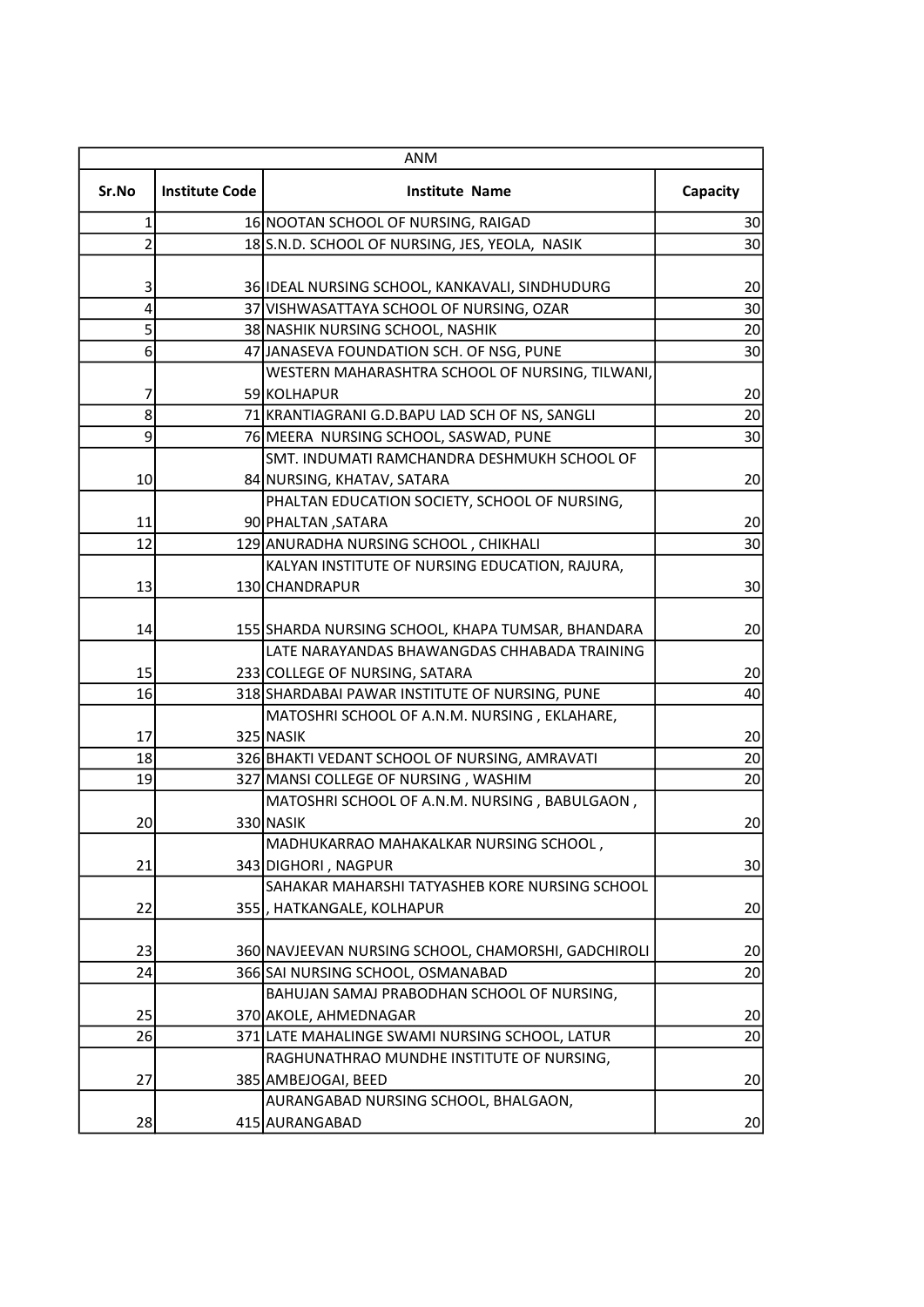|    | DHANVANTERI SCHOOL OF NURSING, MALSHIRAS,           |                 |
|----|-----------------------------------------------------|-----------------|
| 29 | 449 SOLAPUR                                         | 30              |
|    | PRATIBHA SCHOOL OF NURSING, KOPERKHAIRANE, NAVI     |                 |
| 30 | 486 MUMBAI                                          | 20              |
|    | CHINGUAAI INSTITUTE OF NURSING EDUCATION,           |                 |
| 31 | 501 KAVATHE MAHANKAL, SANGLI                        | 20              |
|    | KOPERGAON TALUKA VIDYARTHI SAHAYYAK SCHOOL OF       |                 |
| 32 | 506 NURSING, KOPERGAON                              | 20              |
| 33 | 541 KALWAN NURSING SCHOOL, KALWAN, NASHIK           | 20              |
|    | SWAMI VIVEKANAND SHIKSHAN PRASARAK MANDAL,          |                 |
| 34 | 546 UDGIR, LATUR                                    | 20              |
|    |                                                     |                 |
| 35 | 552 S. CHANDRA SCHOOL OF NURSING, ARJUNI GONDIA     | 20              |
| 36 | 557 Sunita Nursing School, Tal Shelu, Wardha        | 20              |
|    | Late Changdevrao Banger Nursing School, Tal Bhum,   |                 |
| 37 | 559 Osmanabad                                       | 20              |
| 38 | 565 Sarojini Naidu School of Nursing, Chakur, Latur | 20              |
| 39 | 566 Indira Gandhi School of Nursing, Loha, Nanded   | 20              |
|    | MATOSHRI ASARABAI DARADE SCHOOL OF NURSING,         |                 |
| 40 | 567 YEOLA, NASHIK                                   | 20              |
| 41 | 580 L.D.H.T. SCHOOL OF NURSING, HINGOLI             | 40              |
| 42 | 581 JAI HIND NURSING SCHOOL, HINGOLI                | 20              |
| 43 | 584 MAI NURSING SCHOOL, KUDAL                       | 20              |
| 44 | 590 NIFAD NURSING SCHOOL, NIFAD, NASHIK             | 20              |
| 45 | 592 SAI CARE NURSING SCHOOL, NASHIK                 | 20              |
|    |                                                     |                 |
| 46 | 617 SIDDHAGIRI NURSING INSTITUTE, KARVEER, KOLHAPUR | 20              |
|    | DR. RAMESH DHOKANE PATIL SCHOOL OF NURSING,         |                 |
| 47 | 620 NEWASA, AHMEDNAGAR                              | 20              |
|    |                                                     |                 |
| 48 | 622 NITYASEVA NURSING SCHOOL, PARNER, AHMEDNAGAR    | 20              |
|    |                                                     |                 |
|    | 625 SHRUTI NURSING SCHOOL, SHRIRAMPUR, AHMEDNAGAR   | 20 <sub>2</sub> |
| 49 | LATE BHAU DAJI PATIL DESHMUKH GRAMIN VIKAS          |                 |
| 50 | 629 PRATISHTHANS RANM SCHOOL, AHMEDNAGAR            |                 |
|    |                                                     | 20              |
|    | TILAK MAHARASHTRA VIDYAPEETH INSTITUTE OF           |                 |
| 51 | 633 NURSING EDUCATION RESEARCH, PUNE                | 20              |
|    | DHANVANTARI INSTITUTE OF NURSING PARAMEDICAL        |                 |
| 52 | 635 SCIENCES, SHIRALA, SANGLI                       | 20              |
|    | LATE UDHAVRAO TULSHIRAM JADHAVAR FOUNDATIONS        |                 |
| 53 | 637 INSTITUTE OF NURSING, PUNE                      | 20              |
| 54 | 655 DEONIL SCHOOL OF NURSING, MUL, CHANDRAPUR       | 20              |
| 55 | 674 KINKAR SCHOOL OF NURSING, SELOO, WARDHA         | 20              |
|    |                                                     |                 |
| 56 | 682 KALASKAR NURSING INSTITUTE, NANDURA, BULDHANA   | 20              |
| 57 | 699 S.G. NURSING SCHOOL, LATUR                      | 20              |
| 58 | 767 ADARSHA NURSING SCHOOL, DEGLOOR, NANDED         | 20              |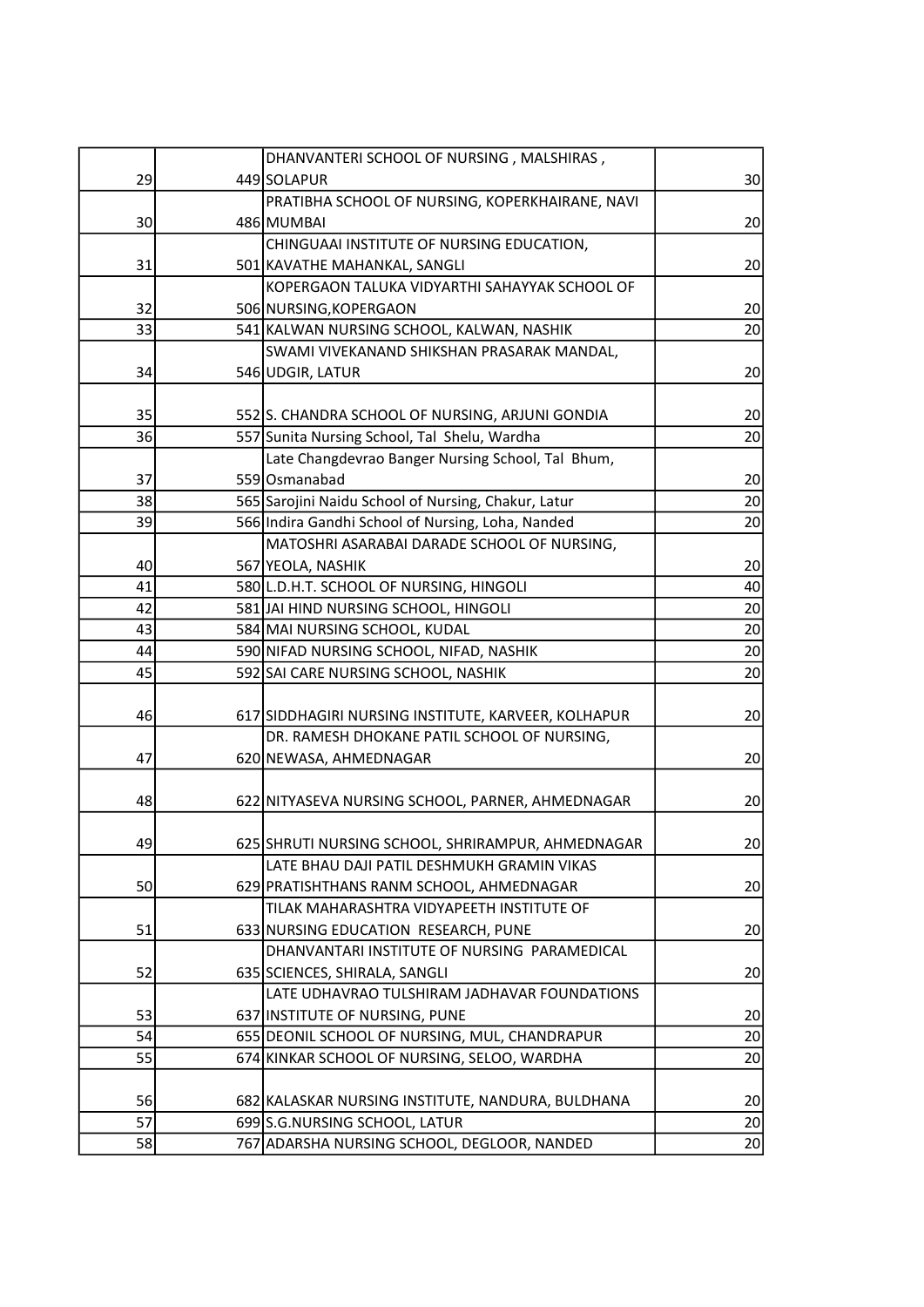|                                                      | <b>20</b>                                                                                                                                                                                                                                                                                                                                                                                                                 |
|------------------------------------------------------|---------------------------------------------------------------------------------------------------------------------------------------------------------------------------------------------------------------------------------------------------------------------------------------------------------------------------------------------------------------------------------------------------------------------------|
|                                                      | 20                                                                                                                                                                                                                                                                                                                                                                                                                        |
|                                                      |                                                                                                                                                                                                                                                                                                                                                                                                                           |
|                                                      | 20                                                                                                                                                                                                                                                                                                                                                                                                                        |
|                                                      | 20                                                                                                                                                                                                                                                                                                                                                                                                                        |
| The Yash Foundations College of Nursing Medical      |                                                                                                                                                                                                                                                                                                                                                                                                                           |
|                                                      | 30 <sup>2</sup>                                                                                                                                                                                                                                                                                                                                                                                                           |
| Aurangabad Training School of Nursing, Shivajinagar, |                                                                                                                                                                                                                                                                                                                                                                                                                           |
|                                                      | 20                                                                                                                                                                                                                                                                                                                                                                                                                        |
|                                                      | 20                                                                                                                                                                                                                                                                                                                                                                                                                        |
|                                                      | 20 <sup>1</sup>                                                                                                                                                                                                                                                                                                                                                                                                           |
|                                                      |                                                                                                                                                                                                                                                                                                                                                                                                                           |
|                                                      | 20                                                                                                                                                                                                                                                                                                                                                                                                                        |
|                                                      | 769 S. CHANDRA NURSING SCHOOL, AMGAON, GONDIA<br>776 SUSAIN A.N.M. NURSING SCHOOL, OSMANABAD<br>SHRI SAI INSTITUTION OF NURSING SCHOOL, JINTOR,<br>793 PARBHANI<br>808 Late. Ushatai Nursing School, Kolhapur<br>870 Research Institute, Ratnagiri<br>942 Aurangabad<br>1030 MAA ANUSAYA SCHOOL OF NURSING, AKOLA<br>1041 ASHWINI NURSING TRAINING SCHOOL, GONDIA<br>1045 MAHATMA GANDHI NURSING INSTITUTE, DEOLI, WARDHA |

| <b>GNM</b>              |                       |                                                      |          |
|-------------------------|-----------------------|------------------------------------------------------|----------|
| Sr.No                   | <b>Institute Code</b> | <b>Institute Name</b>                                | Capacity |
| $\mathbf{1}$            |                       | 12 GANPATRAO ADKE INE. NASIK                         | 40       |
| $\overline{2}$          |                       | 16 NOOTAN SCHOOL OF NURSING, RAIGAD                  | 40       |
| 3                       |                       | 38 NASHIK NURSING SCHOOL, NASHIK                     | 60       |
| $\overline{\mathbf{4}}$ |                       | 73 SEVA NURSING SCHOOL, AHMEDNAGAR                   | 80       |
|                         |                       | PHALTAN EDUCATION SOCIETY, SCHOOL OF NURSING,        |          |
| 5                       |                       | 90 PHALTAN , SATARA                                  | 80       |
|                         |                       |                                                      |          |
| 6                       |                       | 164 VITHAI HOSPITAL AND RESEARCH CENTRE, SON, BEED   | 40       |
| 7                       |                       | 189 HOLY SPIRIT HOSPITAL, ANDHERI, MUMBAI            | 30       |
|                         |                       | PRAVARA MED. TRUST, COLLEGE OF                       |          |
| 8                       |                       | 214 NURSING, LONI, AHMEDNAGAR                        | 100      |
| 9                       |                       | 223 BHARATI VIDYAPEETH COLLEGE OF NURSING, PUNE      | 50       |
|                         |                       | GULABRAO PATIL INSTITUTE OF NURSING SCIENCES,        |          |
| 10                      |                       | 238 MIRAJ, SANGLI                                    | 40       |
|                         |                       | MURE MEMORIAL HOSPITAL SCHOOL OF NURSING,            |          |
| 11                      |                       | 245 NAGPUR                                           | 30       |
|                         |                       |                                                      |          |
| 12                      |                       | 246 MADHURIBAI DESHMUKH INST.OF NSG.EDU., NAGPUR     | 100      |
|                         |                       |                                                      |          |
| 13                      |                       | 263 SHRI SWAMI VIVEKANAND SCHOOL OF NURSING, BEED    | 20       |
| 14                      |                       | 267 ASHARAM SCHOOL OF NURSING, NAGPUR                | 60       |
| 15                      |                       | 271 INDIRA GANDHI NURSING SCHOOL, OSMANABAD          | 30       |
| 16                      |                       | 300 ANANDI NURSING INSTITUTE COLLEGE, BULDANA        | 20       |
|                         |                       |                                                      |          |
| 17                      |                       | 360 NAVJEEVAN NURSING SCHOOL, CHAMORSHI, GADCHIROLI  | 20       |
|                         |                       | AURANGABAD NURSING SCHOOL, BHALGAON,                 |          |
| 18                      |                       | 415 AURANGABAD                                       | 40       |
|                         |                       | SHRI BHAIRAVNATH NURSING SCHOOL, ICHALKARANJI,       |          |
| 19                      |                       | 428 KOLHAPUR                                         | 20       |
|                         |                       | DR. D. Y. PATIL INSTITUTE OF NURSING EDUCATION, NAVI |          |
| 20                      |                       | 444 MUMBAI                                           | 20       |